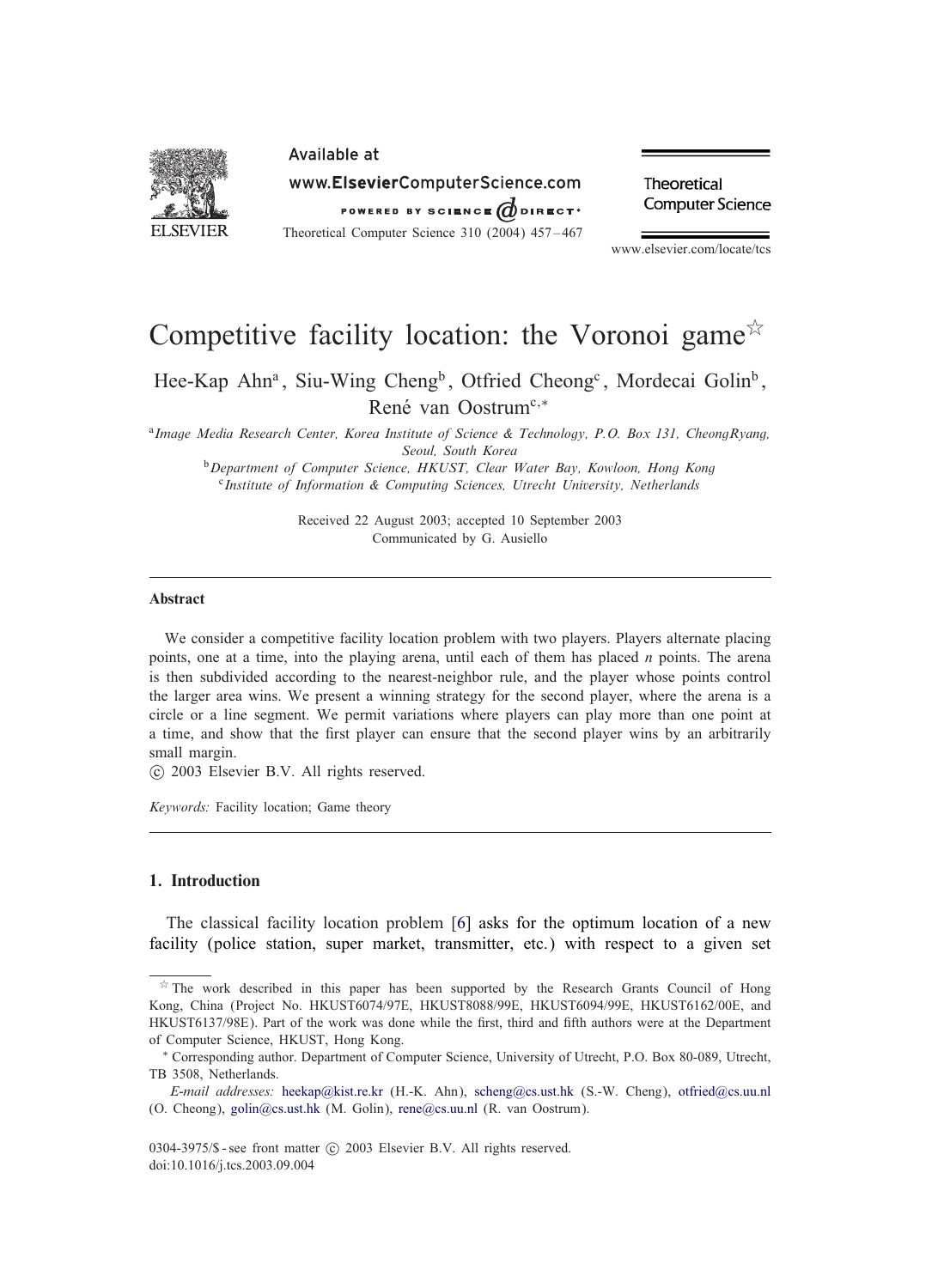of customers. Typically, the function to be optimized is the maximum distance from customers to the facility—this results in the minimum enclosing disk problem studied by Megiddo [\[10\]](#page-10-0), Welzl [\[14\]](#page-10-0) and Aronov et al. [\[2\]](#page-10-0).

*Competitive* facility location deals with the placement of sites by competing market players. Geometric arguments are combined with arguments from *game theory* to see how the behavior of these decision makers affect each other. Competitive location models have been studied in many different fields, such as spatial economics and industrial organization [\[1,11\]](#page-10-0), mathematics [\[8\]](#page-10-0) and operations research [\[4,9,13\]](#page-10-0). Comprehensive overviews of competitive facility locations models are the surveys by Friesz et al. [\[13\]](#page-10-0), Eiselt and Laporte [\[4\]](#page-10-0) and Eiselt et al. [\[5\]](#page-10-0).

We consider a model where the behavior of the customers is deterministic in the sense that a facility can determine the set of customers more attracted to it than to any other facility. This set is called the *market area* of the facility. The collection of market areas forms a tessellation of the underlying space. If customers choose the facility on the basis of distance in some metric, the tessellation is the Voronoi diagram of the set of facilities [\[12\]](#page-10-0).

We address a competitive facility location problem that we call the *Voronoi game*. It is played by two players, White and Black, who place a specified number,  $n$ , of facilities in a region U. They alternate placing their facilities one at a time, with White going first (as in Chess). After all  $2n$  facilities have been placed, their decisions are evaluated by considering the *Voronoi diagram* of the 2n points. The player whose facilities control the larger area wins.

The most natural Voronoi game is played in a two-dimensional arena  $U$  using the Euclidean metric. Unfortunately, nobody seems to know how to win this game, even for very restricted regions  $U$ , unless the game is reduced to a single round [\[3\]](#page-10-0). In this note we present strategies for winning one-dimensional versions of the game, where the arena is a circle or a line segment, and variations. In other words, we consider competitive facility location on circles and intervals.

Section [3](#page-4-0) discusses the simplest game, on the circle. It is obvious that Black can always achieve a tie by playing on the antipode of White's move. One might try to tweak this strategy such that it results in a win for Black. This does not seem to work, and we present instead a quite different winning strategy for Black. Our strategy does not require the players to play one point per round—the game can proceed in batches of points. The rules are made precise in Section [2.](#page-2-0)

In Section [4](#page-6-0) we turn to the line segment arena. It would appear that White has an advantage here, because he can play the midpoint of the segment in his first move. We show that this does not help, and prove that Black still has a winning strategy. The strategy is quite similar to the one for the circle case, but its analysis (because of a loss of symmetry) is more detailed.

In Section [5](#page-9-0) we discuss whether Black can win by a higher margin than our strategies permit. It turns out that this is not the case, as White can get as close to a tie as he wishes.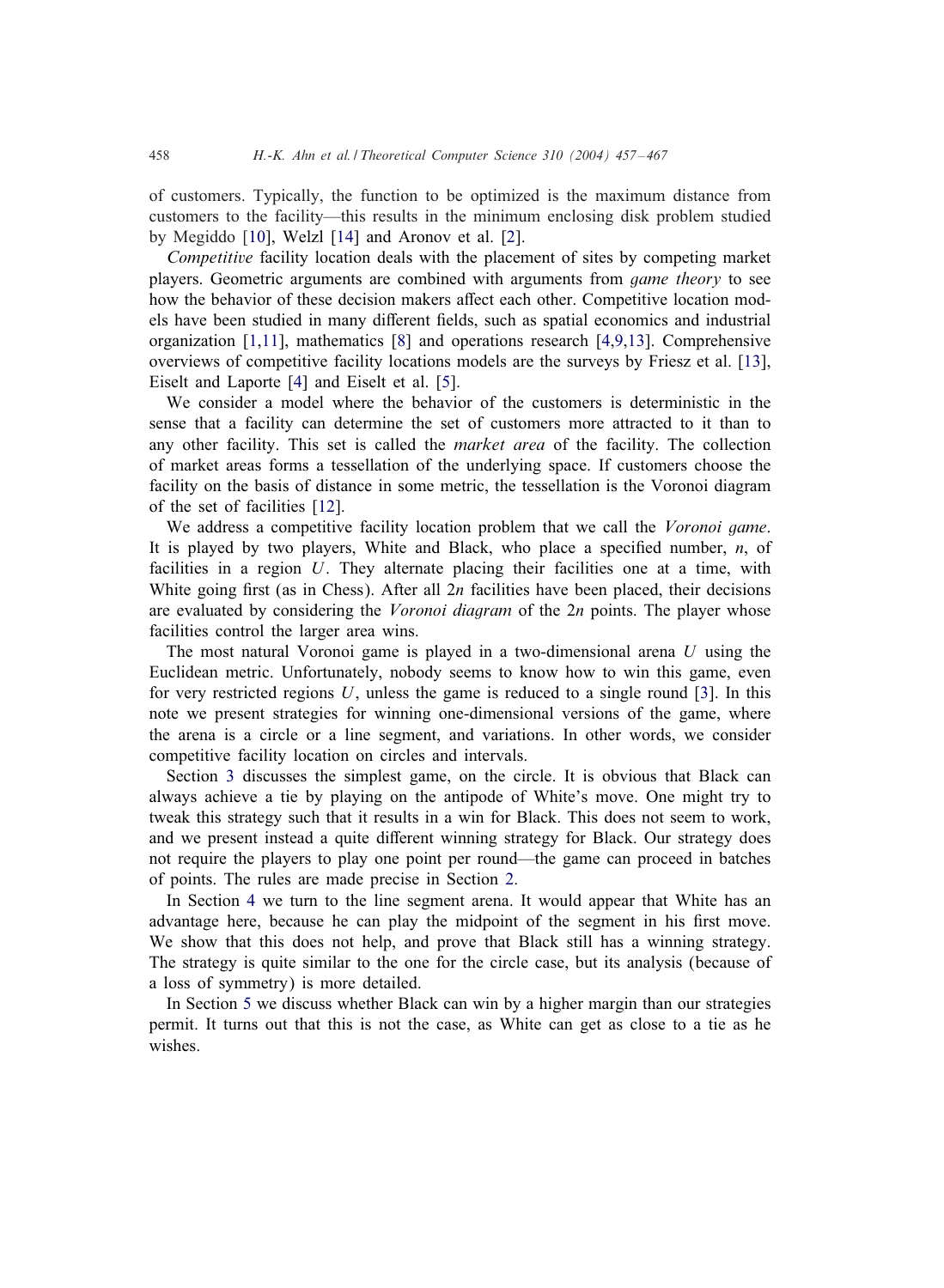#### <span id="page-2-0"></span>2. The game

We start with a definition of the game as well as a few lemmas that will hold for both the circle and the line segment version.

There are two players, White and Black, each having *n* points to play, where  $n > 1$ . The players alternate placing points on a smooth curve  $C$ , which can be either open or closed. As in Chess, White starts the game, placing the 5rst *batch* of points, Black the second batch of points, White the third batch, etc., until all 2n points are played. We assume that points cannot lie upon each other. Let  $W$  be the set of white points and B be the set of black ones. After all of the  $2n$  points have been played, each player receives a score equal to the total length of the curve that is closer to that player than to the other, that is, White and Black have respective scores

$$
\mathscr{W} = \left| \left\{ x \in C: \min_{w \in W} d(x, w) < \min_{b \in B} d(x, b) \right\} \right|,
$$
\n
$$
\mathscr{B} = \left| \left\{ x \in C: \min_{b \in B} d(x, b) < \min_{w \in W} d(x, w) \right\} \right|,
$$

where distances are measured along the curve  $C$ . The player with the highest score (the larger curve length) wins.

Note that since we measure distances along the curve, the actual shape of the curve does not matter. If the curve is closed, we can assume it is a circle, if it is open, we can assume that it is a line segment.

The question that we address here is, *Does either player have a winning strategy and*, *if yes*, *what is it*? We will see below that Black always has a winning strategy.

We excluded the degenerate game where  $n = 1$ . The one-point circle game ends in a tie no matter what the players do, while White can win the one-point line segment game by playing on the midpoint of the segment.

We did not specify the exact number of points played by the two players in each round, and indeed our strategies will work for various variations of the game. Suppose that there are  $k \leq n$  rounds. Let  $\beta_i$  and  $\gamma_i$  be the numbers of points that White and Black play, respectively, in round  $i$ . We pose the following restrictions:

•  $\forall 1 \leq i \leq k, \beta_i, \gamma_i > 0,$ 

• 
$$
\forall 1 \leq j \leq k, \sum_{i=1}^{j} \beta_i \geq \sum_{i=1}^{j} \gamma_i
$$
,

- $\sum_{i=1}^k \beta_i = \sum_{i=1}^k \gamma_i = n,$
- $\beta_1 < n$  (for the circle game), or
- $\beta_1 = 1$  (for the line segment game).

This generalization includes the original Voronoi game, where  $\beta_i = \gamma_i = 1$ , and a "batched" version, in which each player plays the same number ( $\geq 1$ ) of points at each turn. The parameters k,  $\beta_i$  and  $\gamma_i$  need not be fixed in advance. For example, White may decide at every move how many points he will play and then Black plays the same number.

The combinatorially inclined reader may wonder how many ways there are to choose  $\beta_i$  and  $\gamma_i$  according to the restrictions above. One can represent the sequence of moves as a sequence of 2n elements that are either  $+1$  (a move by White) or  $-1$  (a move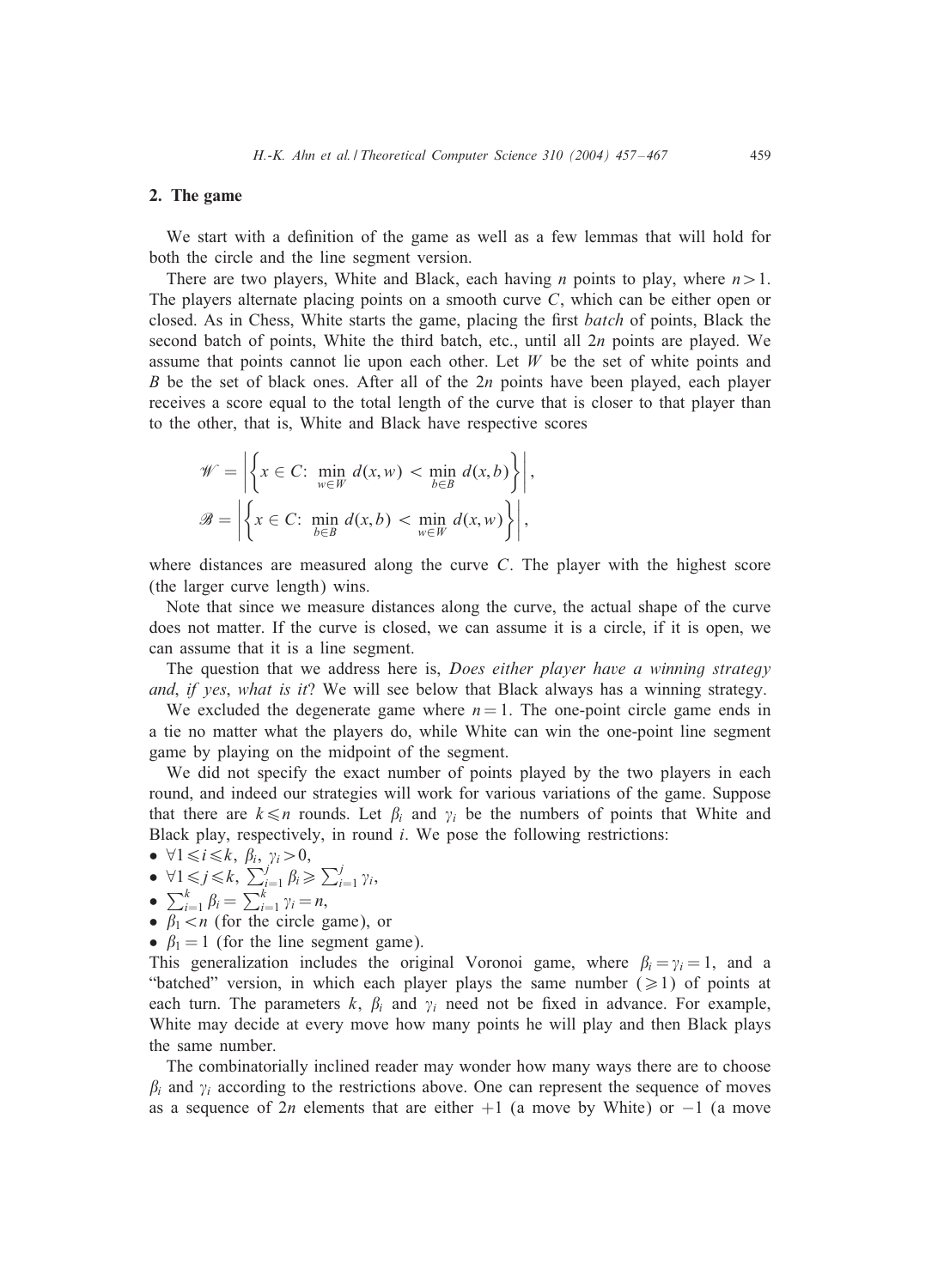<span id="page-3-0"></span>by Black). The first three restrictions then translate to the requirement that the sum of the sequence be 0, and that each prefix sum be non-negative. The number of such sequences is  $C_n$ , the Catalan number [\[7\]](#page-10-0). In the circle game, the requirement  $\beta_1 < n$ excludes one possibility, and so the number of sequences is  $C_n-1$ . In the line segment game, the requirement  $\beta_1 = 1$  implies that the sequence starts with  $+1$ ,  $-1$  and so the number of sequences is  $C_{n-1}$ .

Now assume that a set  $W$  of white points and a set  $B$  of black points has been placed on a *closed* curve. We call an arc between two consecutive white or black points an *interval*. The interior of an interval is free of white or black points. An interval is *monochromatic* if its endpoints have the same color, and *bichromatic* if they have diGerent colors. A *white interval* is a white monochromatic one, a *black interval* a black monochromatic one.

Lemma 1. *Let* W *be a set of* w *white points and let* B *be a set of* b *black points on a* closed curve. Let  $n(W)$  be the number of white intervals they form and  $n(B)$  the *number of black ones. Then*  $n(W) - n(B) = w - b$ .

**Proof.** Suppose a point has two faces, facing to each adjacent interval. Let  $i$  be the number of bichromatic intervals. Then  $2w - i$  white faces are facing white intervals, and  $2b - i$  black faces are facing black intervals. It follows that  $n(W) = (2w - i)/2$ ,  $n(B) = (2b - i)/2$  and so  $n(W) - n(B) = w - b$ .  $\Box$ 

Our strategies will rely on marking a set of  $n$  positions (points) on the curve. We call these positions the *keypoints* of the curve. A white or black point may fall on a keypoint. We call an interval a *key interval* if both of its endpoints are keypoints.

**Lemma 2.** Let W be a set of  $w \le n$  white points and let B be a set of  $b \lt w$  black *points on a closed curve with* n *keypoints. If* W ∪B *covers all keypoints*, *and there is only one white interval*, *and this is not a key interval*, *then there exists a bichromatic key interval*.

**Proof.** We apply the pigeon hole principle: Consider the  $n$  curve arcs formed by the *n* keypoints. We have  $|W \cup B| \le 2n - 1$ , and *n* of the points are keypoints. That leaves at most  $n - 1$  points that lie inside the *n* curve arcs. Therefore, one of these arcs must be free of points, forming a key interval. This key interval is not black, as there is no black interval by Lemma 1. It is not white either, as the only white interval is not a key interval, and so it is bichromatic.  $\square$ 

We now describe the basic keypoint strategy, showing how Black can place her first  $n-1$  points to guarantee sole possession of key intervals. Our circle and line segment strategies will be refinements of this keypoint strategy.

*Keypoint strategy*

*Stage* I: Black plays onto an empty keypoint.

Stage I ends after the last keypoint is played (by either Black or White).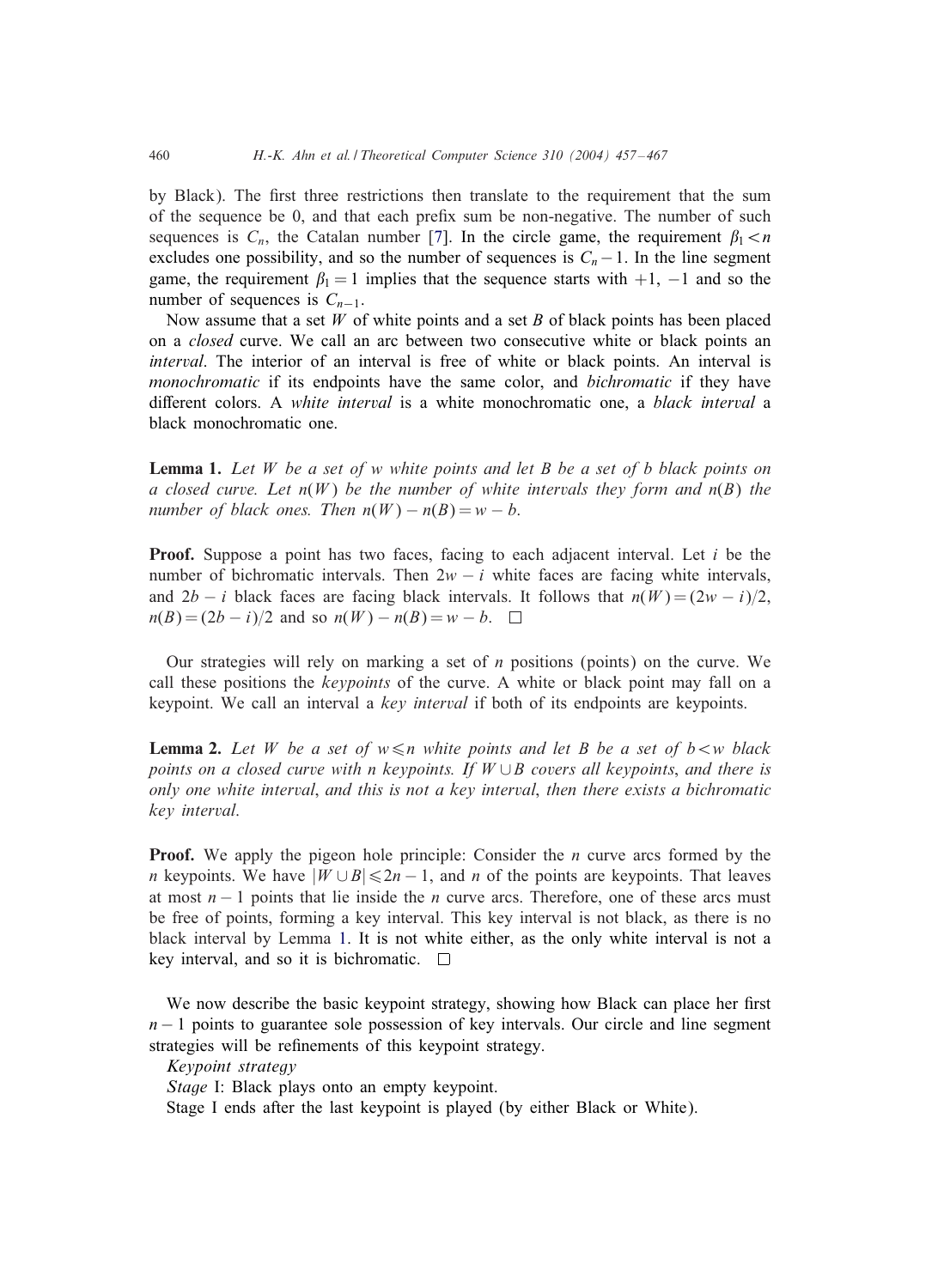<span id="page-4-0"></span>*Stage* II: Black plays into a white key interval. We call this *breaking* the white interval.

Stage II ends when the last white key interval is broken. Note that Stage II may be skipped altogether, if no white key interval exists after Stage I.

*Stage* III: Black breaks a white interval.

Stage III ends before Black plays her last point, which is not included in the basic keypoint strategy.

We make two observations concerning this strategy.

Lemma 3. *After Stage* III *of the keypoint strategy*, *there is no white key interval*.

**Proof.** Let k be the number of keypoints played by White during the game. If  $k \le 1$ , then there certainly is no white key interval, so assume  $k > 1$ . Because of the condition on  $\beta_1$ , Black has at least one keypoint, and so we have  $k < n$ , and White can define at most  $k - 1$  white key intervals.

Black has covered the remaining  $n - k$  keypoints by the end of Stage I, and will play  $k - 1$  points in Stages II and III. Therefore, Stage II will be completed with all white key intervals broken, and no new ones can be created.  $\square$ 

Lemma 4. *After Stage* III *of the keypoint strategy*, *all black intervals are key intervals*.

Proof. The statement is true at the end of Stage I, as Black has so far only played onto keypoints, and all keypoints are covered. During Stages II and III, Black uses her points to break white intervals, and therefore creates bichromatic intervals only. White cannot create black intervals, and so, at the end of Stage III, all black intervals are indeed key intervals.  $\square$ 

## 3. The circle game

In this section, we consider the game on a circle  $C$ . We parameterize the circle using the interval  $[0, 1]$ , where points 0 and 1 are identified. At any given time during the game the circle is partitioned into intervals. We denote the total length of all white intervals by  $W_{m}$ , and the total length of all the black intervals by  $B_{m}$ . The important thing to notice is that at the end of the game the length of each bichromatic interval is divided equally among the two players, so  $\mathscr{B} - \mathscr{W} = B_m - W_m$  and Black wins if and only if  $B_m > W_m$ . We devise our strategy to force this to happen.

**Definition 5.** On the circle, the *n* keypoints are the points  $u_i = i/n$ ,  $i = 0, 1, \ldots, n - 1$ (Fig. [1\)](#page-5-0).

Since we can parameterize the circle arbitrarily, we can assume without loss of generality that White plays his first point on 0 and thus on a keypoint. We now describe Black's winning strategy. Fig. [2](#page-5-0) shows an example.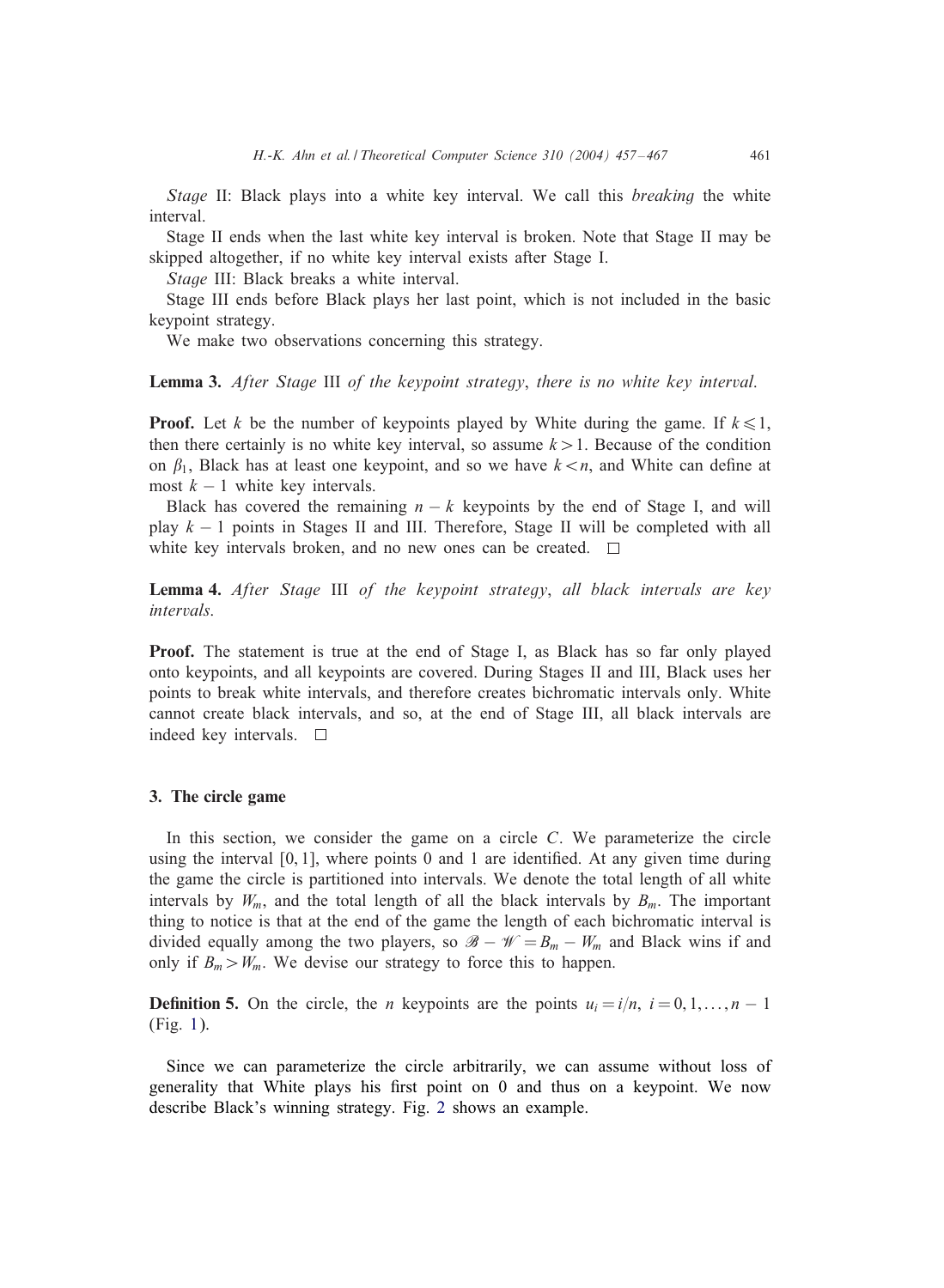<span id="page-5-0"></span>

Fig. 1. There are four keypoints when  $n = 4$ .



Fig. 2. There are four points to be played for both White and Black. We label the points in chronological order.

## *Circle strategy*

*Stage* I: Black plays onto an empty keypoint. Stage I ends after the last keypoint is played (by either Black or White). *Stage* II: Black breaks a largest white interval. Stage II ends before Black's last move. *Stage* III: (Black's last move) There are two possibilities: (i) If more than one white interval exists, then Black breaks a largest one.

(ii) If there is only one white interval, let  $\ell$  be its length. Black places a point in a bichromatic key interval at distance less than  $(1/n) - \ell$  from its white endpoint.

Theorem 6. *The circle strategy is a well-defined winning strategy for Black*.

Proof. We start with a simple observation. Since White's first move covers the first keypoint, Black will play onto at most  $n - 1$  keypoints. Thus Stage I always ends before Black plays her last point.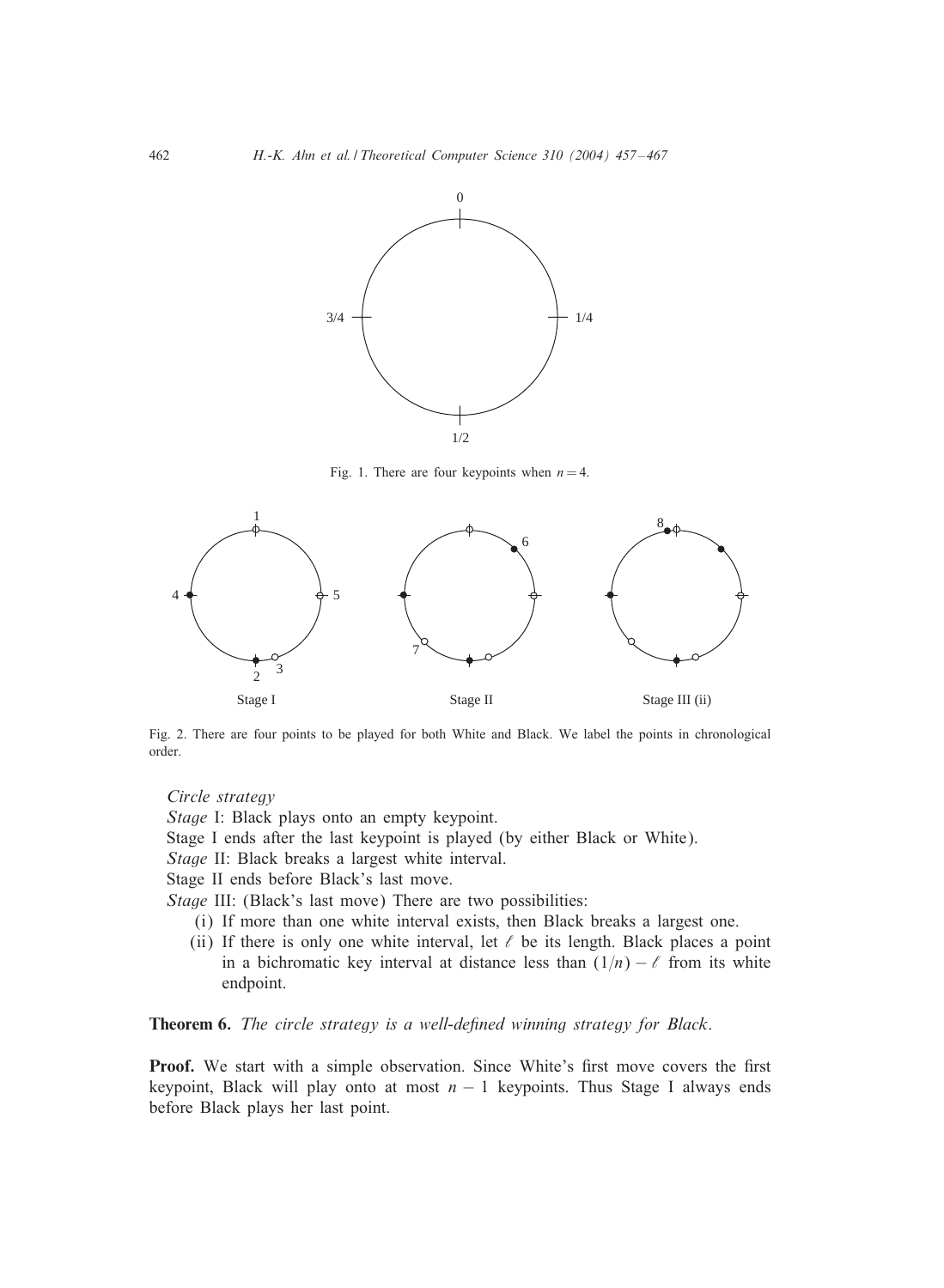<span id="page-6-0"></span>Consider Stage II. Before each play by Black we have  $b \lt w$ , so by Lemma [1](#page-3-0) there is at least one white interval on the circle, and Stage II of the strategy is indeed well defined. During Stage II, any white interval is either a key interval, or has length  $\langle 1/n \rangle$ . If a white key interval exists, it will always be longer than any non-key interval, and so Stages I and II of the circle strategy are an implementation of the keypoint strategy.

We now show why Stage III is well defined and why Black wins. Suppose that it is time for Black's last move. This implies that White has played all his points and from Lemma [1](#page-3-0) we know that  $n(W) \ge 1$ .

If  $n(W) > 1$  then the strategy is well defined: Black breaks a largest white interval. This decreases  $n(W)$  by [1](#page-3-0), so the game ends with  $n(W) \ge 1$ . By Lemma 1 we have  $n(B) = n(W) \ge 1$ , by Lemma [4](#page-4-0) all existing black intervals are key intervals, and by Lemma [3](#page-4-0) all existing white intervals have length strictly less than  $1/n$ . Since all black intervals are longer than all white intervals and there are the same number of black ones and white ones we find that  $B_m > W_m$  and Black wins.

If  $n(W) = 1$ , the unique white interval has length  $\ell \leq 1/n$  by Lemma [3.](#page-4-0) By Lemma [2,](#page-3-0) there exists a bichromatic key interval, and so the strategy is well defined. After Black places her last point, White still has one white interval of length  $\ell$  while Black has one black interval of length  $>\ell$ . Thus  $B_m > \ell = W_m$  and Black wins.  $\Box$ 

Note that we used the condition  $\beta_1 < n$  to argue that Black covers at least one keypoint. Without this condition, White can take all the keypoints, and force a tie.

#### 4. The line segment game

We now move on to the version of the game played on a line segment C. We consider it to be horizontal and parameterized as  $[0, 1]$ . Note that the player with the leftmost point claims everything between 0 and the point, and the player with the rightmost point claims everything between the point and 1.

To re-use the lemmas of Section [2,](#page-2-0) we extend  $C$  into a closed curve  $C'$  by connecting the points 1 and 0 using a curve that we will call the *border arc*. The white and black points on  $C$  partition  $C'$  into intervals. Exactly one of these intervals contains the complete border arc, we call it the *border interval*.

We denote the total length of all of the white intervals by  $W_{m}$ , and the total length of all of the black intervals by  $B_m$ . If the border interval is monochromatic, only its part on the segment  $C$  is counted, not the part on the border arc.

Unlike other bichromatic intervals, a bichromatic border interval is not shared equally by the two players. In this case, we use  $W_b$  to denote the length of the part on C claimed by White, and  $B_b$  to denote the length of the part on C claimed by Black. If the border interval is monochromatic, then  $W_b = B_b = 0$ . We have  $\mathcal{B} - \mathcal{W} = (B_m + B_b) - (W_m + W_b)$ and, as in Section [3,](#page-4-0) we design our strategy so that Black finishes with the right-hand side of the equation  $>0$ .

**Definition 7.** On the line segment, the *n* keypoints are the points  $u_i = 1/2n + i/n$ ,  $i = 0, 1, \ldots, n - 1.$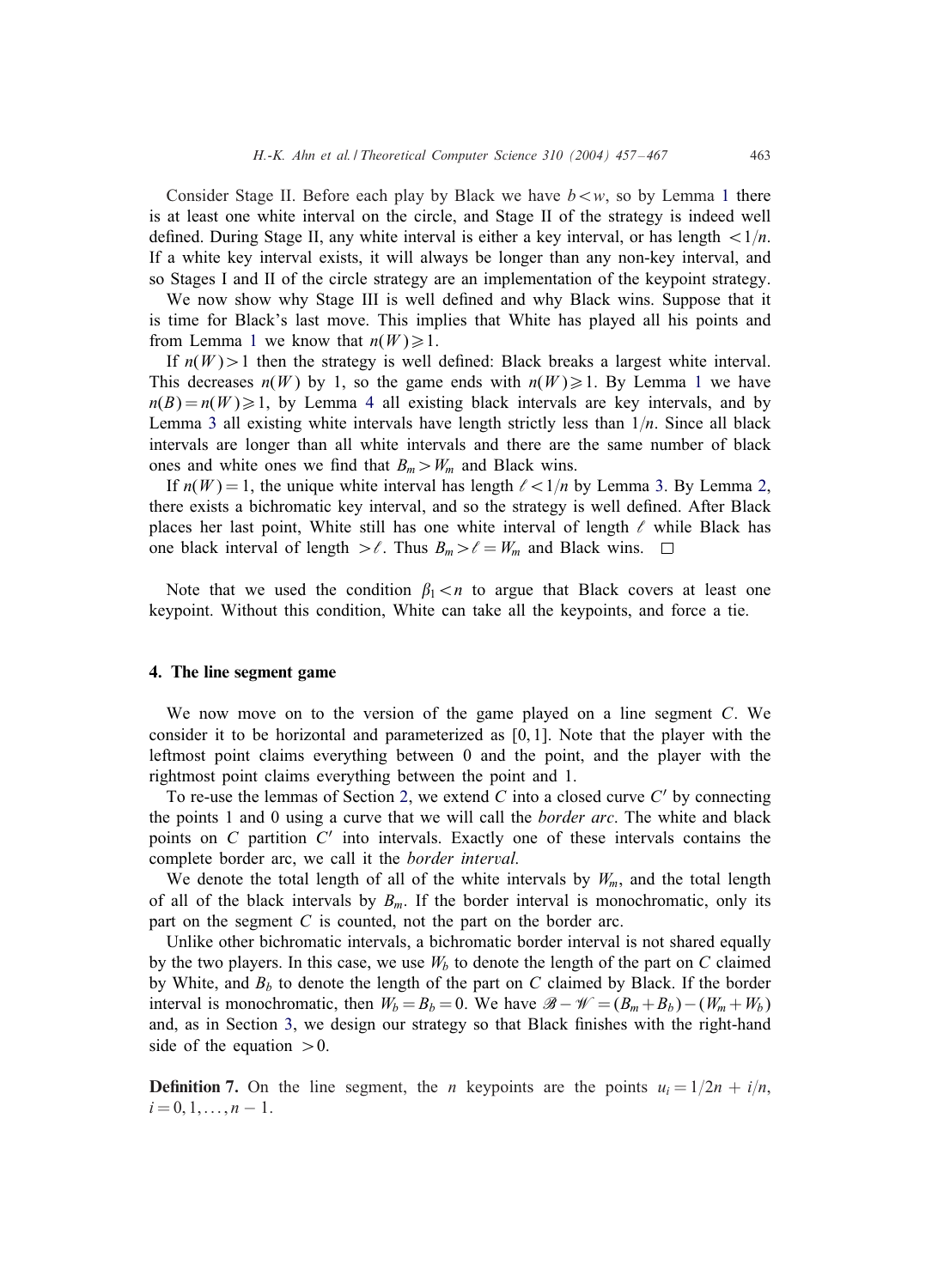

Fig. 3. There are four points to be played for both White and Black, labeled in a chronological order.

We now introduce the *line strategy*, a modified version of the circle strategy. Fig. 3 shows an example.

*Line strategy*

*Stage* I: (Black's first move) Black plays onto  $u_0$  or  $u_{n-1}$ .

*Stage* II: Black plays onto an empty keypoint.

Stage II ends after the last keypoint is played by either Black or White. Note that the game may finish in Stage II.

*Stage* III: We distinguish two cases:

- (i) If at least one white non-border interval exists, then Black breaks a largest white non-border interval.
- (ii) If the border interval is the only white interval, then there are two possible cases:
	- (a) One of the white endpoints of the white border interval is a keypoint: Without loss of generality assume that it is  $u_0$  (the other case is symmetric) and the other endpoint is  $1 - \ell$ . Black now places her new point anywhere in  $(\ell, u_0)$ .
	- (b) Neither of the endpoints of the border interval are keypoints: Let  $\ell$  be the length of the white border interval. Black places her new point in a bichromatic key interval, at distance less than  $1/n - \ell$  from its white endpoint.

Stage III ends before Black's last move.

*Stage* IV: (Black's last move) We have two mutually exclusive cases:

- (i) If there exists more than one white interval, then Black breaks a largest non-border one.
- (ii) If there exists only one white interval, then let its length be  $\ell$ . Black places her new point in a bichromatic key interval, at distance less than  $1/n - \ell$ from its white endpoint.

# **Theorem 8.** *The line strategy is a well-defined winning strategy for Black.*

**Proof.** We first argue that Stages I–III are well defined. Indeed, Stage I is valid, as White plays a single point in the first round, and cannot cover both  $u_0$  and  $u_{n-1}$ . In Stage III, Lemma [1](#page-3-0) guarantees the existence of at least one white interval (possibly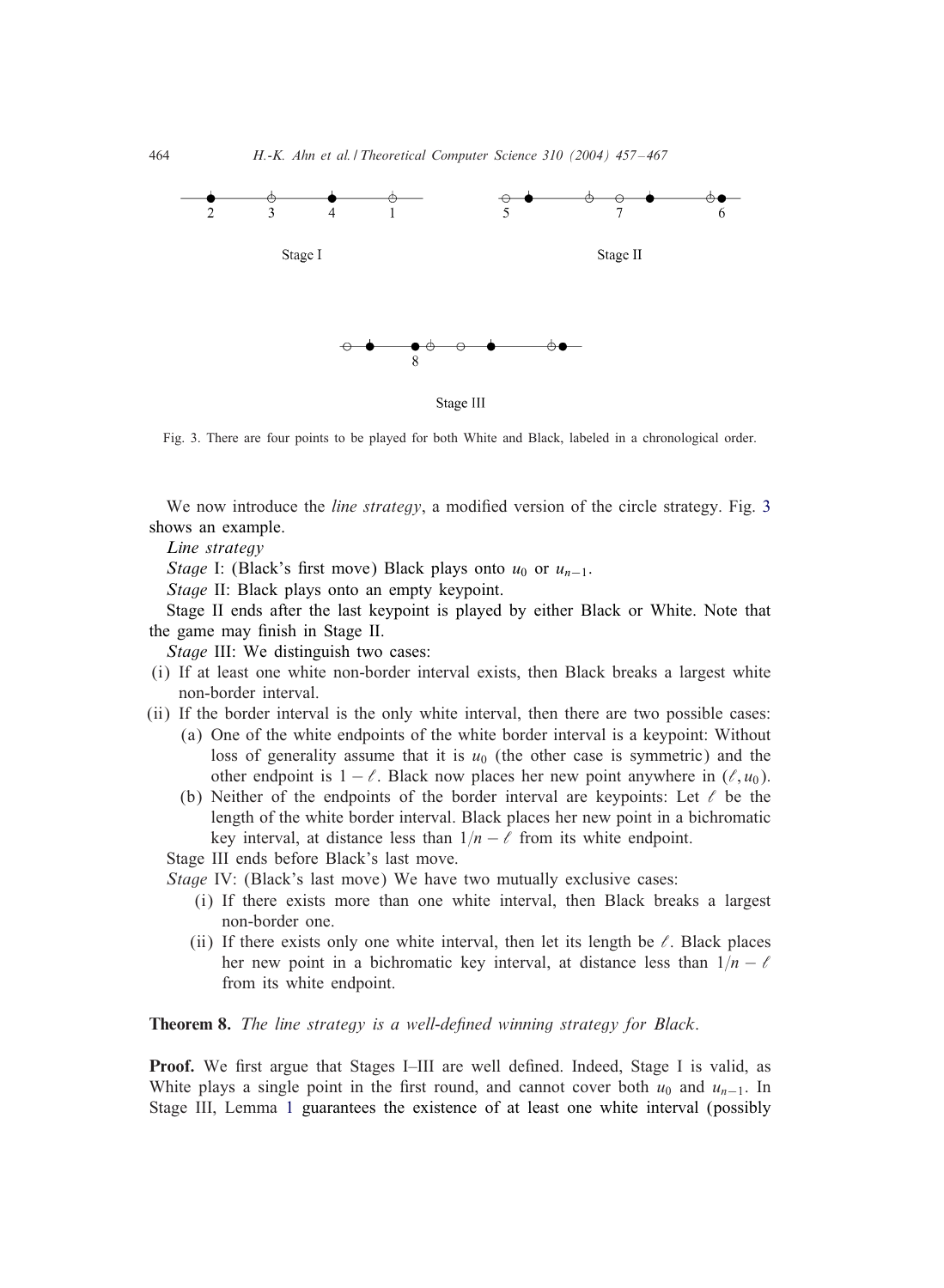the border interval). One of the two conditions (i) or (ii) holds, and case (i) is clearly well defined. For case (ii)(a), we observe that  $u_{n-1}$  must be black, and so  $\ell < 1/2n$ . Lemma [2](#page-3-0) guarantees the existence of a bichromatic key interval in case  $(ii)(b)$ .

The line segment strategy differs in at least one major aspect from the circle strategy: since we have lost circular symmetry it cannot be guaranteed that White plays onto at least one keypoint, and so it is possible that the game will end in Stage II, with Black playing all  $n$  keypoints. In this case, all black intervals (including, possibly, the border interval) are key intervals and all white intervals have length  $\langle 1/n$ . By Lemma [1,](#page-3-0) White and Black have the same number of monochromatic intervals, so  $W_m < B_m$ . If the border interval is monochromatic, then  $W_b = B_b = 0$  and Black wins. If the border interval is bichromatic, then one of its endpoints must be the black point  $u_0$  or  $u_{n-1}$ . This implies that  $W_b < B_b = 1/2n$ , and Black wins.

In what follows, we may therefore assume that White plays onto at least one keypoint during the game. First, note that under this assumption Stage II always ends with all keypoints covered, and Stage IV is reached. We distinguish two cases, depending on whether case (ii) of Stage III occurred during the game.

We assume first that it did not occur. In this case, Stages I–III of the line segment strategy are an implementation of the keypoint strategy, and so Lemmas [3](#page-4-0) and [4](#page-4-0) apply. In particular, there is no white key interval before Stage IV, and so Lemmas [1](#page-3-0) and [2](#page-3-0) prove the validity of Stage IV. Note that the bichromatic key interval in case (ii) could be the border interval.

If Black plays case (ii) of Stage IV, then White ends up with total length  $\ell$ , Black has  $\geq \ell$ , and so Black wins. We assume therefore that Black plays case (i) of Stage IV. There are equal numbers of black and white intervals at the end of the game, all white intervals have length  $\langle 1/n \rangle$  by Lemma [3,](#page-4-0) all black intervals are key inter-vals by Lemma [4,](#page-4-0) and so we have  $W_m < B_m$ . If the border interval is monochromatic, then  $W_b = B_b = 0$  and Black wins. If the border interval is bichromatic, then its black endpoint must be  $u_0$  or  $u_{n-1}$  (since Black plays case (i) of Stage III only), and so  $W_b \le B_b = 1/2n$  and Black wins.

We now consider the remaining case, where case (ii) of Stage III does occur. There are no white key intervals when it occurs, and since none can be created later, none exist before Stage IV. Lemmas [1](#page-3-0) and [2](#page-3-0) again prove the validity of Stage IV. If Black plays case (ii) of Stage IV, then White ends up with total length  $\ell$ , Black has  $>\ell$ , and so Black wins.

We can therefore assume in the following that Black plays case (i) of Stage IV. Consider the *last* occurrence of case (ii) of Stage III. Before Black's move, the border interval is the only white interval.

If Black plays case  $(ii)(a)$ , there are no monochromatic intervals at all after Black's move. From this moment until the end of the game, Black only breaks white non-border intervals (case (i) of Stages III and IV). This implies that no new black intervals are created, and therefore, by Lemma [1,](#page-3-0) there are no monochromatic intervals at the end of the game. The border interval is still bichromatic, and its black endpoint is unchanged. We therefore have  $W_m = B_m = 0$  and  $W_b \lt B_b$ , which implies  $\mathcal{W} \lt \mathcal{B}$  and Black wins.

If Black plays case (ii)(b), then after Black's move there is a single-black interval of length  $\ell' > \ell$  and a single-white (border) interval of length  $\ell$ . As Black only breaks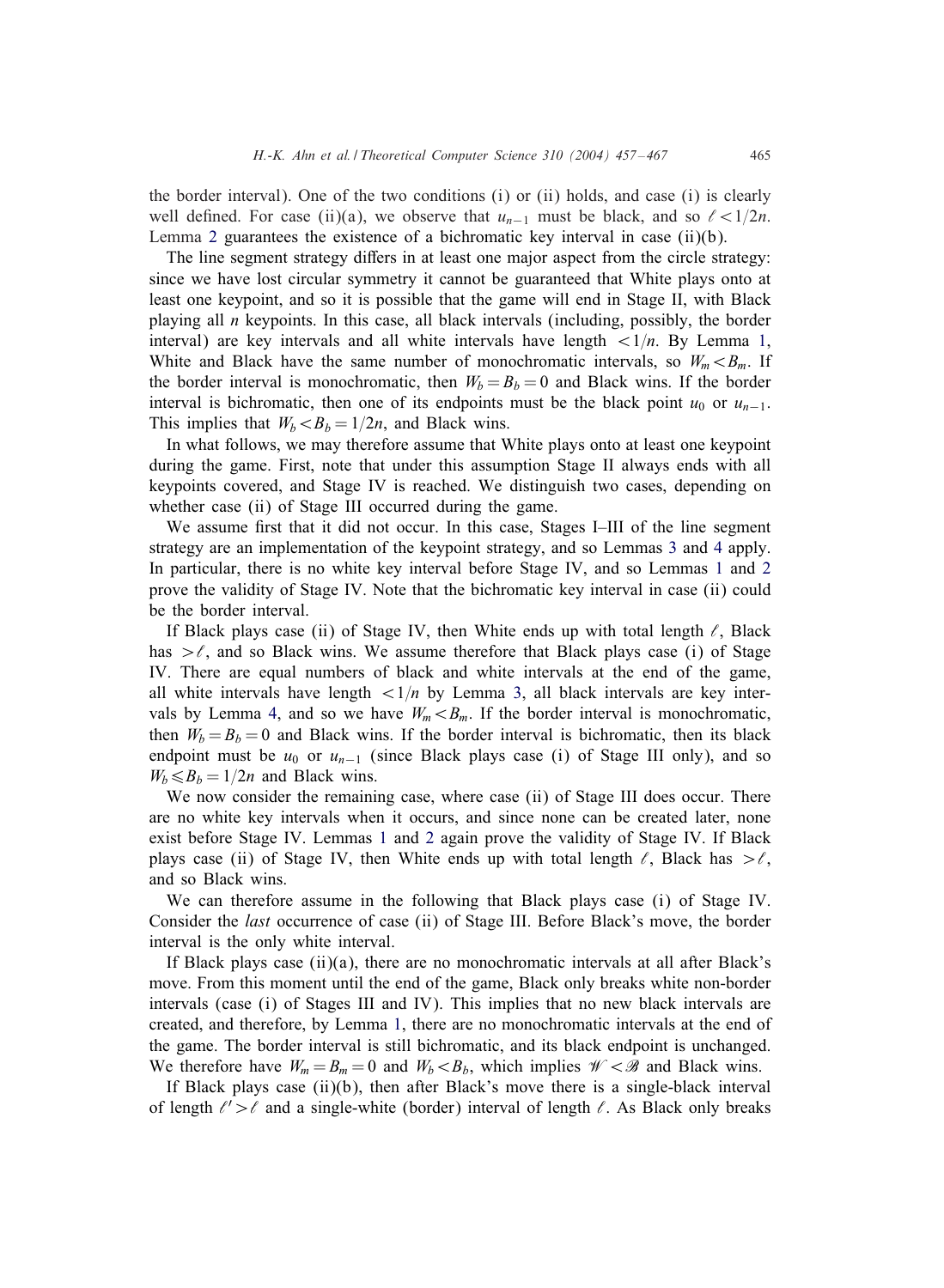white non-border intervals during the rest of the game, no new black intervals are created, and the white border interval is never broken. By Lemma [1,](#page-3-0) this implies that the game ends with a single-black interval and the single-white border interval. The black interval is unchanged and has length  $\ell' > \ell$ , the border interval has length  $\leq \ell$ , and so we have  $W_m \le \ell \le \ell' = B_m$  and  $W_b = B_b = 0$ , which implies  $\mathcal{W} \le \mathcal{B}$ , and Black wins.  $\square$ 

While we only required  $\beta_1 < n$  in the circle game, we demand  $\beta_1 = 1$  in the line segment game. We used this to argue that Black can cover at least one of  $u_0$  or  $u_{n-1}$ . Perhaps surprisingly, the restriction is really necessary: it is not hard to give a winning strategy for *White* in the game where  $\beta_1 = \gamma_1 \geq 2$  and  $\beta_i = \gamma_i = 1$  for  $i > 1$ . On the other hand, it is not true that White always wins if  $\beta_1 > 1$ . For example, Black has a winning strategy for the game where  $\beta_1 = n - 1$ ,  $\gamma_1 = \beta_2 = 1$  and  $\beta_2 = n - 1$ .

# 5. White's defense

The strategies given in the previous sections allow Black to win the Voronoi game. The margin by which Black wins is very small, however, and in fact White can make it as small as he wants. Is there a strategy that would allow Black to win by a larger margin? The answer is no.

**Theorem 9.** For any  $\varepsilon > 0$ , *White can capture at least*  $\frac{1}{2} - \varepsilon$  *of the curve*, *in both the circle and the line segment game*.

**Proof.** White's strategy is simply: play the *n* points within distance  $\varepsilon/2n$  of the *n* keypoints. As a result, at the end of the game, any white interval has length at least  $1/n - \varepsilon/n$ , while any black interval has length at most  $1/n + \varepsilon/n$ . Since the number of white and black intervals is equal and less than *n*, we have  $B_m - W_m \leq 2\varepsilon(n-1)/n$ . In the line segment game, we additionally observe that if the border interval is bichromatic, we have  $W_b \geq 1/2n - \varepsilon/2n$ , while  $B_b \leq 1/2n + \varepsilon/2n$ . It follows that  $\mathcal{B} - \mathcal{W} \leq 2\varepsilon$ , and so  $\mathscr{W} \geqslant \frac{1}{2} - \varepsilon.$ 

# 6. Conclusions

We have given strategies for one-dimensional competitive facility location, allowing the second player, Black, to win. We have also shown that the first player, White, can keep the winning margin as small as he wishes. For all practical purposes, we can conclude that the one-dimensional Voronoi game ends in a tie.

In fact, our strategies rely on the continuity of the arena—without continuity they do not guarantee a win for Black. Imagine, for instance, a game where both players play 10 points on the line segment, but point locations are restricted to multiples of  $\frac{1}{100}$ . In the game where  $\beta_i = \gamma_i = 1$ , White can then achieve a tie by ensuring that all white intervals have length  $\frac{1}{10}$  or  $\frac{9}{100}$ , while all black intervals have length at most  $\frac{9}{100}$ .

<span id="page-9-0"></span>